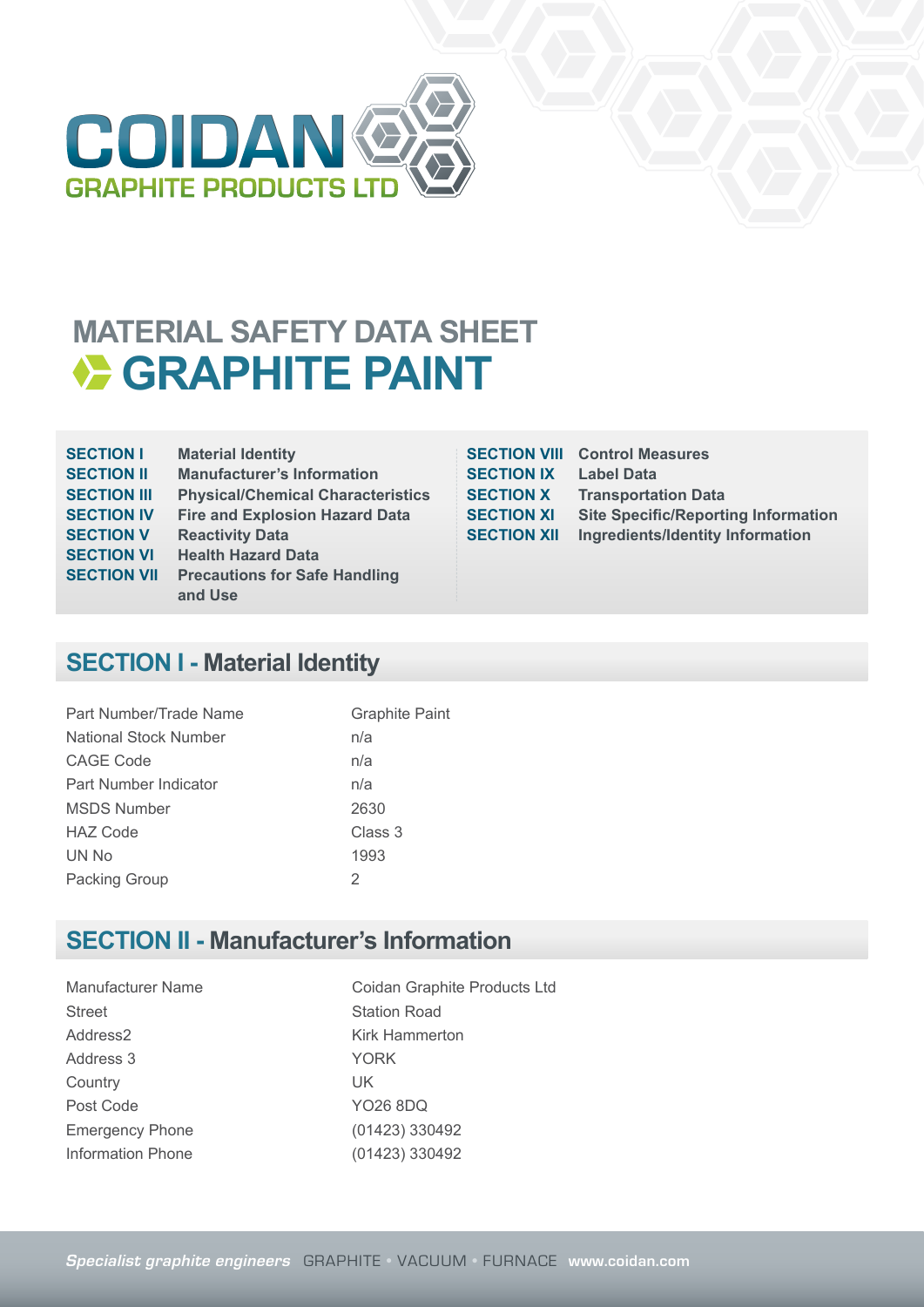#### **MATERIAL SAFETY DATA SHEET GRAPHITE PAINT**

MSDS Preparer's Information

| Date MSDS Prepared/Revised | MAY 2011 |
|----------------------------|----------|
| Active Indicator           | n/a      |

## **SECTION III - Physical/Chemical Characteristics**

| <b>Hazard Storage Compatibility Code</b> | ΝR                  |
|------------------------------------------|---------------------|
| <b>NRC Licence Number</b>                | ΝR                  |
| Net Propellant Weight (Ammo)             | ΝR                  |
| Appearance/Odour                         | <b>Black Liquid</b> |
| <b>Boiling Point</b>                     | 82 DEG C            |
| <b>Melting Point</b>                     | ΝR                  |
| <b>Vapor Pressure</b>                    | ΝR                  |
| <b>Vapor Density</b>                     | NR.                 |
| <b>Specific Gravity</b>                  | 2.07                |
| Decomposition Temperature                | ΝR                  |
| Evaporation Rate (Butyl Acetate = $1$ )  | 1.7                 |
| Solubility in Water                      | $<$ 2               |
| Percent Volatiles by Volume              | ~16                 |
| Chemical pH                              | NR.                 |
| <b>Corrosion Rate</b>                    | NR.                 |
| <b>Container Pressure Code</b>           | 4                   |
| <b>Temperature Code</b>                  | 8                   |
| <b>Product State Code</b>                | U                   |
|                                          |                     |

## **SECTION IV - Fire and Explosion Hazard Data**

| Flash Point                             | 11 C                                                                                                                                                                             |
|-----------------------------------------|----------------------------------------------------------------------------------------------------------------------------------------------------------------------------------|
| <b>Flash Point Method</b>               | Closed cup                                                                                                                                                                       |
| Lower Explosion Limit                   | 2                                                                                                                                                                                |
| <b>Upper Explosion Limit</b>            | 12                                                                                                                                                                               |
| <b>Extinguishing Media</b>              | USE HALON, CARBON DIOXIDE, DRY CHEMICAL OR FOAM                                                                                                                                  |
| <b>Special Fire Fighting Procedures</b> | WEAR FULL FIRE FIGHTING PROTECTIVE CLOTHING AND SELF<br>CONTAINED BREATHING APPARATUS. MATERIAL NEAR FIRE<br>SHOULD BE COOLED WITH WATER SPARY OR FOG. CAUTION<br><b>WHEN US</b> |
| Unusual Fire/Explosion Hazards          | KEEP AWAY FROM SPARKS, OPEN FLAME, AND OTHER<br><b>IGNITION SOURCES</b>                                                                                                          |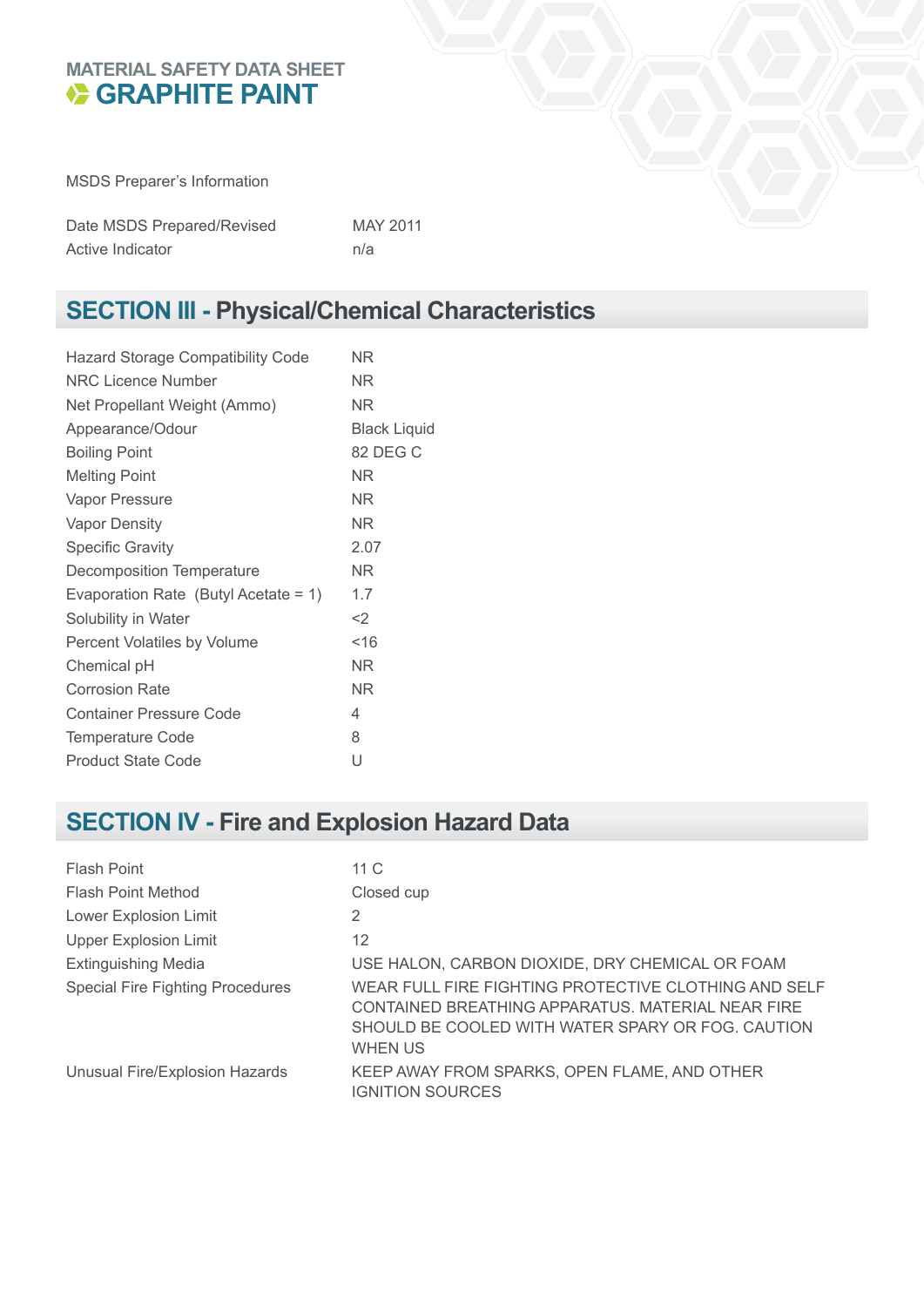# **MATERIAL SAFETY DATA SHEET**

## **SECTION V - Reactivity Data**

| Stability                                           | <b>YES</b>                                                                                                                                                                                                                                                                                                                                            |
|-----------------------------------------------------|-------------------------------------------------------------------------------------------------------------------------------------------------------------------------------------------------------------------------------------------------------------------------------------------------------------------------------------------------------|
| <b>Stability Conditions to Avoid</b>                | <b>HIGH TEMPERATURES</b>                                                                                                                                                                                                                                                                                                                              |
| <b>Materials to Avoid</b>                           | AVOID CONTACT WITH STRONG OXIDIZING AND REDUCING<br>AGENTS AND STRONG ACIDS AND BASES                                                                                                                                                                                                                                                                 |
| <b>Hazardous Decomposition Products</b>             | SMOKE, OXIDES OF CARBON, LOW MOLECULAR WEIGHT<br>ORGANIC COMPOUNDS WHOSE COMPOSITIONS HAVE NOT BEEN<br><b>CHARACTERISED</b>                                                                                                                                                                                                                           |
| Route of Entry: Skin                                | <b>YES</b>                                                                                                                                                                                                                                                                                                                                            |
| Route of Entry: Ingestion                           | <b>YES</b>                                                                                                                                                                                                                                                                                                                                            |
| Route of Entry: Inhalation                          | <b>YES</b>                                                                                                                                                                                                                                                                                                                                            |
| <b>Health Hazards - Acute and Chronic</b>           | LIQUID FURFURYL ALCOHOL AND HIGH CONCENTRATIONS<br>OF VAPOURS MAY BE HIGHLY IRRITATING TO THE EYES, SKIN,<br>MUCOUS MEMBRANES AND RESPIRATORY TRACT. INGESTION MAY<br>CAUSE GASTROINTESTINAL IRRITATION, NAUSEA, CRAMPING AND<br>VOMITING. EXPOSURE TO HIGH CONCENTRATIONS OF VAPOURS<br>MAY CAUSE HEADACHE, DIZZINESS, NAUSEA, DISORIENTATION, FA    |
| Symptoms of Overexposure                            | IRRITATING TO THE EYES, SKIN, MUCOUS MEMBRANES,<br>RESPIRATORY TRACT. DERMATITIS. COUGH, SHORTNESS OF<br>BREATH AND DECREASE IN PULMONARY FUNCTION                                                                                                                                                                                                    |
| <b>Medical Conditions Aggravated</b><br>by Exposure | PRE-EXISTING PULMONARY, DERMAL, KIDNEY, AND LIVER<br>DISORDERS MAY POSSIBLY BE AGGRAVATED BY PROLONGED<br>EXPOSURE TO HIGH CONCENTRATIONS OF THE MATERIALS                                                                                                                                                                                            |
| <b>Emergency/First Aid Procedures</b>               | INHALE: REMOVE TO FRESH AIR, SEEK MEDICAL ATTENTION.<br><b>EYES: FLUSH WITH WATER FOR 15 MIN. SEEK MEDICAL</b><br>ATTENTION IF IRRITATION DEVELOPS. SKIN: WASH THE AFFECTED<br>AREA WITH MILD SOAP AND WATER. SEEK MEDICAL ATTENTION<br>IF IRRITATION DEVELOPS OR PERSISTS. INGEST: GIVE TWO<br><b>GLASSES OF WATER TO DILUTE AND INDUCE VOMITING</b> |

## **SECTION VII - Precautions for Safe Handling and Use**

| Steps if Material Released/Spilled | ELIMINATE ALL IGNITION SOURCES, ISOLATE SPILL, EVACUATE<br>PERSONNEL, PUMP INTO CONTAINERS, ABSORB RESIDUE WITH<br>CLAY, SAND OR OTHER SUITABLE MATERIAL. DO NOT ALLOW<br>MATERIAL OR RINSE WATER TO ENTER STORM OR SANITARY<br><b>SEWERS</b>                  |
|------------------------------------|----------------------------------------------------------------------------------------------------------------------------------------------------------------------------------------------------------------------------------------------------------------|
| Waste Disposal Method              | IN ACCORDANCE WITH LOCAL, STATE, AND FEDERAL<br><b>REGULATIONS</b>                                                                                                                                                                                             |
| Handling and Storage Precautions   | STORE AT 6 - 20 DEG C IN LABELED, CLOSED CONTAINERS AWAY<br>FROM HEAT, SPARKS, OPEN FLAMES AND OTHER SOURCES<br>OF IGNITION, DO NOT STORE WITH OR NEAR INCOMPATIBLE<br><b>CHEMICALS</b>                                                                        |
| <b>Other Precautions</b>           | CARBON AND GRAPHITE DUSTS ARE ELECTRICALLY CONDUCTIVE.<br>ACCUMULATIONS OF DUSTS MAY CAUSE SHORTING OF<br>ELECTRICAL CIRCUITS. CARE SHOULD BE TAKEN TO SEAL<br>ELECTRICAL CIRCUITS AND SWITCHES THAT MAY BE AFFECTED.<br>INCLUDES OUTSIDE ELECTRICAL EQUIPMENT |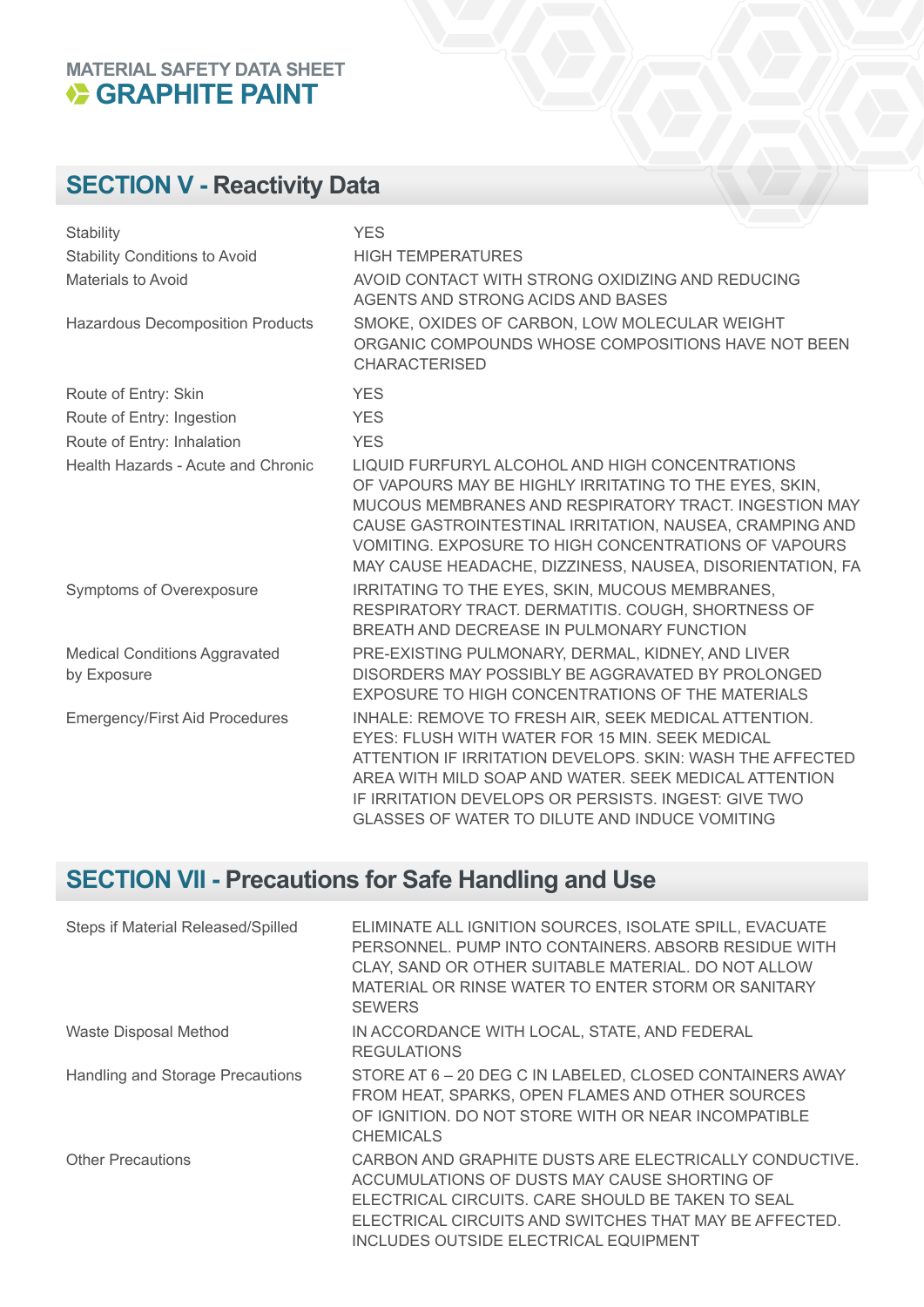#### **MATERIAL SAFETY DATA SHEET GRAPHITE PAINT**

### **SECTION VIII - Control Measures**

| <b>Respiratory Protection</b>     | 1/2 FACE RESPIRATOR WITH ORGANIC VAPORS AND<br>PARTICULATE CARTRIDGES                                                        |
|-----------------------------------|------------------------------------------------------------------------------------------------------------------------------|
| Ventilation                       | <b>LOCAL EXHAUST</b>                                                                                                         |
| <b>Protective Gloves</b>          | <b>BUTYL RUBBER GLOVES</b>                                                                                                   |
| Eye Protection                    | CHEMICAL SPLASH GOGGLES                                                                                                      |
| <b>Other Protective Equipment</b> | WHERE NORMAL WORK CLOTHES MAY BECOME CONTAMINATED<br>BY PRODUCT, PROTECTIVE BUTYL RUBBER COATED COVERALLS<br>ARE RECOMMENDED |
| <b>Work Hygenic Practices</b>     | THOROUGHLY WASH ANY CONTAMINATED CLOTHING<br><b>BEFORE REUSE</b>                                                             |
| Disposal Code                     | O                                                                                                                            |

#### **SECTION IX - Label Data**

| <b>Protect Eye</b>         | <b>YES</b>     |
|----------------------------|----------------|
| <b>Protect Skin</b>        | <b>YES</b>     |
| <b>Protect Respiratory</b> | <b>YES</b>     |
| Chronic Indicator          | <b>UNKNOWN</b> |
| <b>Contact Code</b>        | <b>UNKNOWN</b> |
| Fire Code                  | <b>UNKNOWN</b> |
| <b>Health Code</b>         | <b>UNKNOWN</b> |
| React Code                 | <b>UNKNOWN</b> |

## **SECTION X - Transportation Data**

| <b>Container Quantity</b> |    |
|---------------------------|----|
| Unit of Measure           | Κa |

## **SECTION XI - Site Specific/Reporting Information**

|  | Volatile Organic Compounds (P/G) |  |
|--|----------------------------------|--|
|  | Volatile Organic Compounds (G/L) |  |